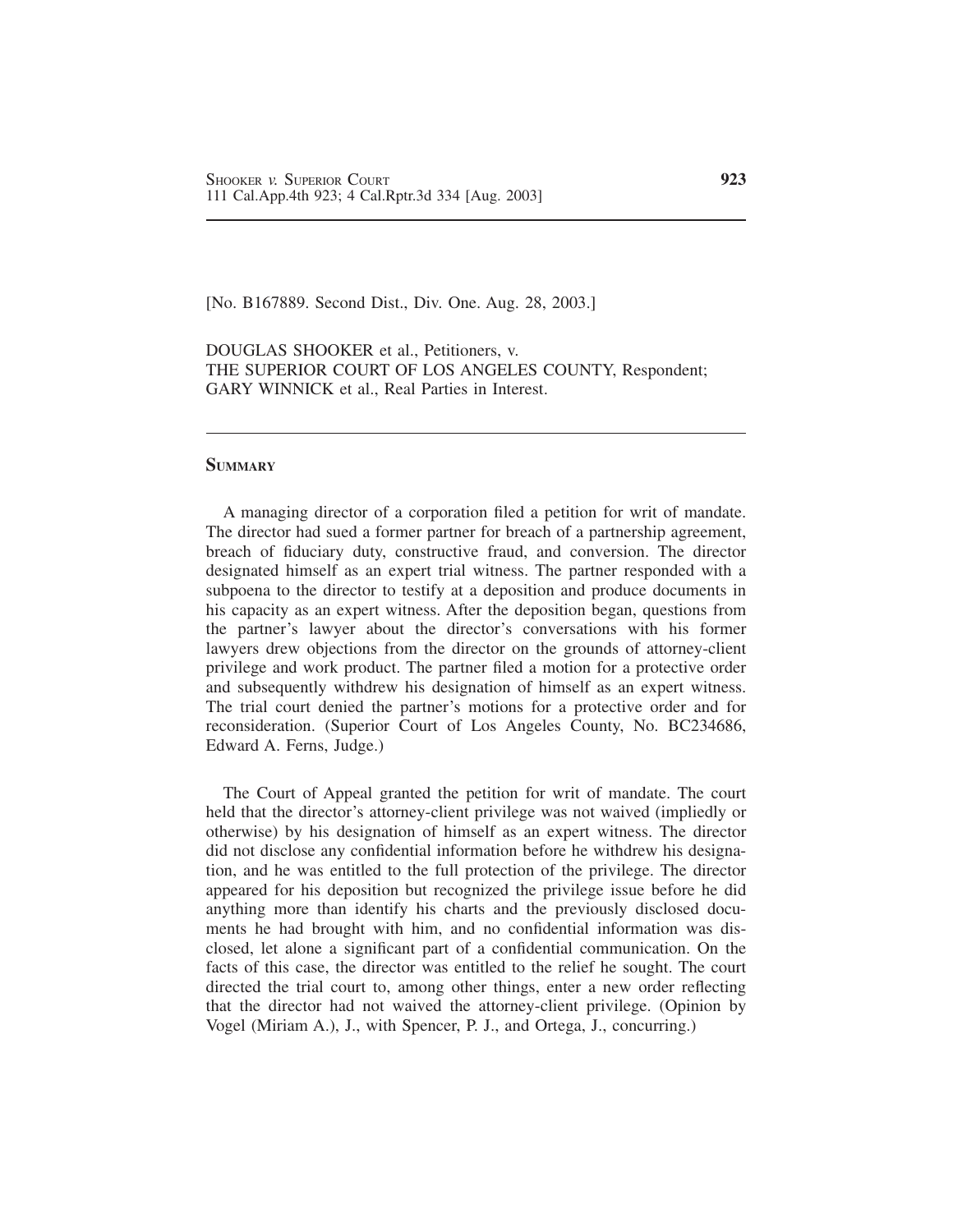## **HEADNOTES**

Classified to California Digest of Official Reports

**(1) Discovery and Depositions § 34.2—Protections Against Improper Discovery—Privileges—Attorney-Client Privilege.**—The designation of a party as an expert trial witness is not in itself an implied waiver of the party's attorney-client privilege. If the designation is withdrawn before the party discloses a significant part of a privileged communication, or before it is known with reasonable certainty that the party will actually testify as an expert, the privilege is secure; if the party produces privileged documents or testifies as an expert (such as by stating his or her opinion), the privilege is waived.

[2 Witkin, Cal. Evidence (4th ed. 2000) Witnesses, § 72.]

- **(2) Discovery and Depositions § 34.2—Protections Against Improper Discovery—Privileges—Attorney-Client Privilege.**—The attorneyclient privilege may be lost by an express or implied waiver.
- **(3) Witnesses § 10—Generally—Expert Witnesses; Disclosure of Identity.**—The act of designating any expert trial witness (party or nonparty) is conditional, not absolute.
- **(4) Evidence § 81—Opinion Evidence—Expert Witnesses—Party as an Expert Witness—Attorney-Client Privilege.**—The designation of a party as an expert trial witness is not in itself an implied waiver of the party's attorney-client privilege because his initial status is that of a possible expert witness. If the designation is withdrawn before the party discloses a significant part of a privileged communication, or before it is known with reasonable certainty that the party will actually testify as an expert, the privilege is secure; if the party provides privileged documents or testifies as an expert (such as by stating his opinion in a declaration or at a deposition) the privilege is waived.
- **(5) Discovery and Depositions § 34.2—Protections Against Improper Discovery—Privileges—Attorney-Client Privilege.**—In an action for breach of a partnership agreement and other causes of action, a party who had designated himself as an expert and who appeared for his deposition but recognized an attorney-client privilege issue before he did anything more than identify his charts and the previously disclosed documents he had brought with him, and who disclosed no confidential information, let alone a significant part of a confidential communication, did not waive the attorney-client privilege.

[2 Witkin, Cal. Evidence (4th ed. 2000) Witnesses, § 151.]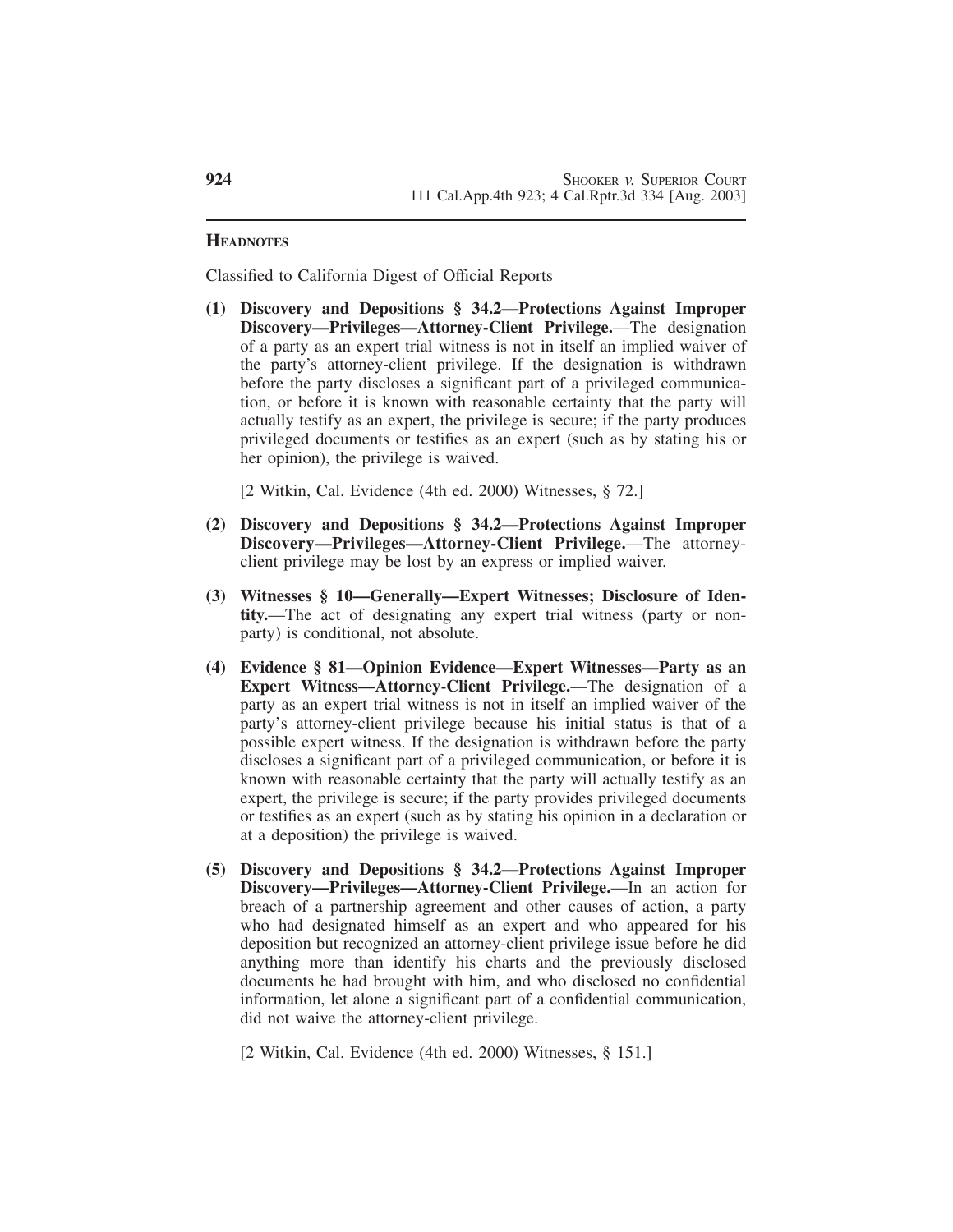### **COUNSEL**

Howarth & Smith, Don Howarth, Suzelle M. Smith and David K. Ringwood for Petitioners.

No appearance for Respondent.

Alschuler Grossman Stein & Kahan, Marshall B. Grossman, John A. Schwimmer and Ryan S. Hedges for Real Parties in Interest.

#### **OPINION**

**VOGEL (MIRIAM A.), J.**— **(1)** We hold in this writ proceeding that the designation of a party as an expert trial witness is not in itself an implied waiver of the party's attorney-client privilege. If the designation is withdrawn before the party discloses a significant part of a privileged communication (as in this case), or before it is known with reasonable certainty that the party will actually testify as an expert, the privilege is secure; if the party produces privileged documents or testifies as an expert (such as by stating his opinion), the privilege is waived.

# FACTS

# A.

In the early 1990's, Douglas Shooker became a "managing director" (a venture capital partner) at Pacific Capital Group, Inc., a corporation owned by Gary Winnick. In 1993, Shooker and Winnick allegedly entered a partnership agreement. The essence of the deal as it is now characterized by Shooker was that he would not receive a salary from Pacific Capital or the partnership but would receive a 15 percent interest in partnership ventures pursued while Shooker was a managing director at Pacific Capital. One such venture was Telecommunications Development Corporation (TDC), which involved the development and construction of an international telecommunications network. Shooker left Pacific Capital in 1994.

In 1999, Shooker "read about a company called Global Crossing … in which Winnick was a principal. Struck by the seeming similarities between Global Crossing and TDC, Shooker began to research Global Crossing's background and business. Upon further research, Shooker learned that Global Crossing was TDC." In August 2000, Shooker (and his corporation, which is included in our subsequent references to Shooker) sued Winnick (and Pacific Capital, which is included in our subsequent references to Winnick), for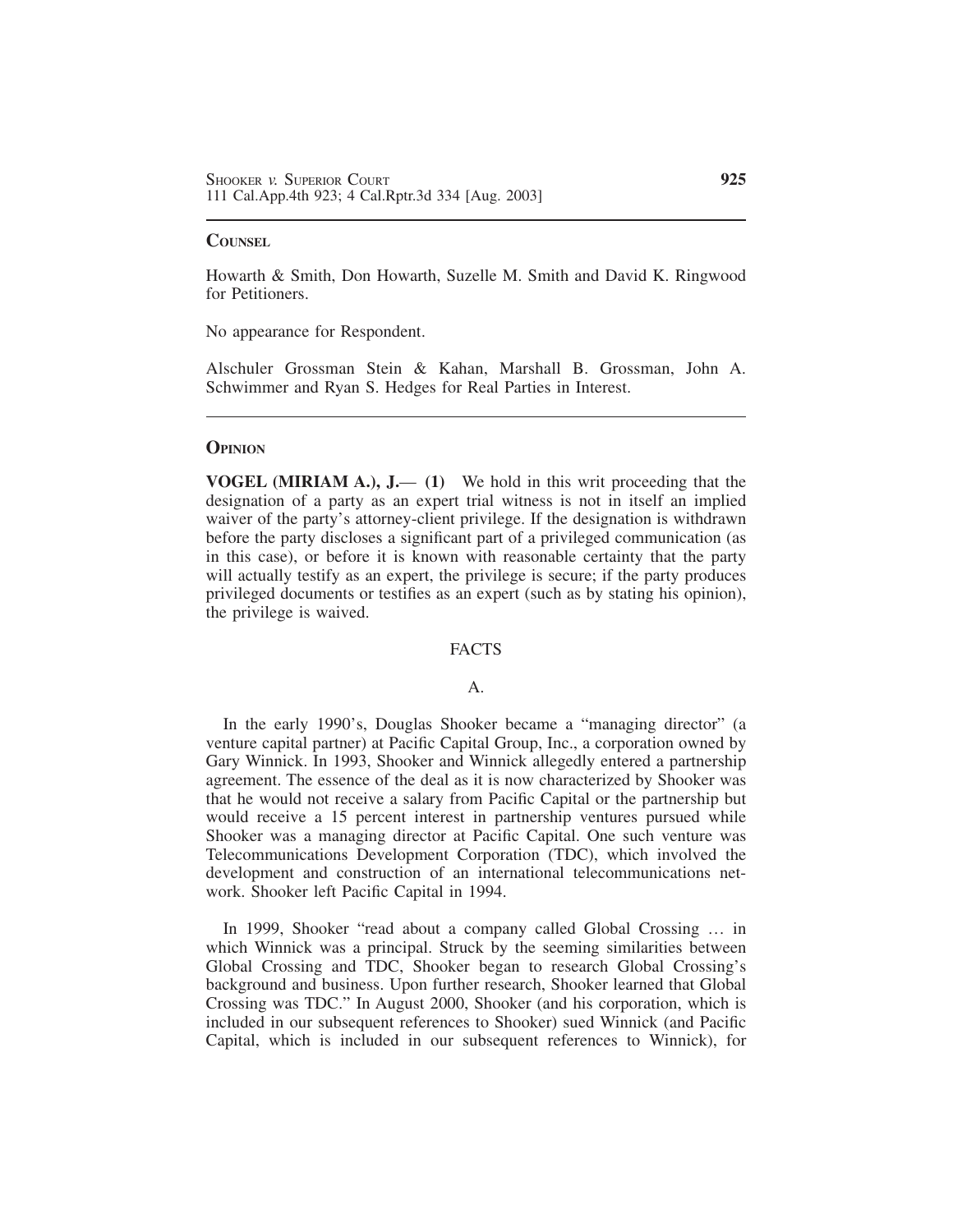breach of their partnership agreement, breach of fiduciary duty, constructive fraud, and conversion.<sup>1</sup> Winnick answered and discovery ensued.

### B.

In July 2002, by which time both sides had conducted substantial discovery and a discovery referee (Honorable Jerry K. Fields, retired judge of the Los Angeles County Superior Court) had been appointed, Shooker designated six expert trial witnesses, including himself. (Code Civ. Proc., § 2034.) The designation stated that Shooker was "expected to testify concerning the development of the project known as TDC, the relationship between that project and Global Crossing, and the formation of Global Crossing." Winnick responded with a subpoena to Shooker to testify at a deposition and produce documents in his capacity as an expert witness.

Shooker appeared for his deposition and produced four binders filled with documents culled from the tens of thousands previously produced in this litigation, plus five charts he had prepared to summarize those documents. Soon after the deposition began, questions from Winnick's lawyer about Shooker's conversations with his former lawyers (who were at that point still representing Shooker) drew objections from Shooker on the grounds of attorney-client privilege and work product. Winnick claimed that, by designating himself as an expert, Shooker had waived the attorney-client privilege. Shooker disagreed, and the deposition was soon continued, then suspended to permit Shooker to seek a protective order. No privileged information was disclosed.2

C.

Shooker's motion for a protective order was referred to Judge Fields, who concluded the motion should be denied because Shooker had "waived the attorney-client privilege because [his] testimony *will* necessarily disclose a significant part of the privileged communication with respect to all communications relating to the subject of his expert testimony." (Italics added.) In Judge Fields's opinion, the designation itself constituted an implied waiver and disclosure was irrelevant. Shooker filed objections to Judge Fields's

<sup>&</sup>lt;sup>1</sup> Shooker was originally represented by two law firms, Milberg Weiss Bershad Hynes & Lerach LLP, and Browne & Woods LLP. Both firms later withdrew, and Shooker is now represented by Howarth & Smith. Subsequent references to Shooker's "former lawyers" are to Milberg Weiss and Browne & Woods.

 $<sup>2</sup>$  At oral argument, Winnick's lawyer insisted that Shooker submitted a "report" and testified</sup> about his "opinion" before the deposition was adjourned. We disagree. Shooker testified that he prepared his charts (which he and the lawyers sometimes referred to as a "report") from previously disclosed documents, and no opinions were stated.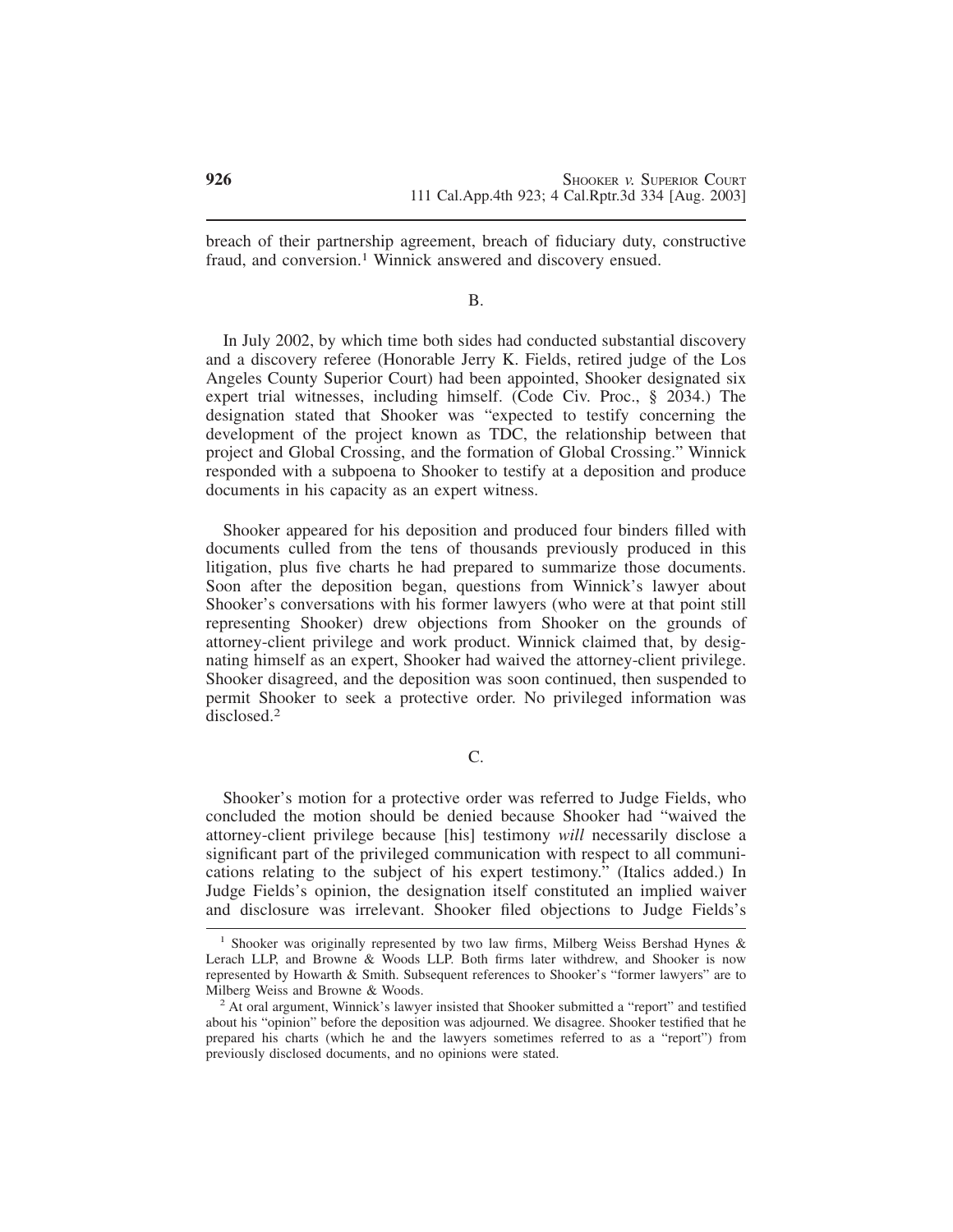report and requested a hearing. In late January 2003, for reasons apparently unrelated to the privilege issue, Shooker's former lawyers withdrew and were replaced by his current counsel.

On March 3, Shooker served notice that he was withdrawing his designation of himself as an expert witness. On March 7, Shooker asked the trial court for an opportunity to submit further briefs to Judge Fields to explain that the designation had been withdrawn. Winnick objected, and the trial court (on March 18) adopted Judge Fields's report and denied Shooker's request for a protective order. On April 7, Shooker filed a motion for reconsideration on the ground that his withdrawal of his expert designation was a "new and different fact" within the meaning of subdivision (a) of section 1008 of the Code of Civil Procedure. Around the same time, Winnick filed a motion for permission to resume Shooker's deposition, and that motion was heard by Judge Fields on April 14. Judge Fields rejected Shooker's contention that the withdrawal preserved the privilege and concluded again that the designation itself constituted an implied waiver, notwithstanding the fact that no privileged information had been disclosed before the withdrawal. Judge Fields recommended that the court order Shooker to submit to a resumed deposition. Shooker filed objections.

On May 8, Shooker's motion for reconsideration was summarily denied, and Judge Fields's latest report was approved and adopted. Winnick immediately sent notices to the custodians of records for Shooker's former lawyers and went about scheduling Shooker's resumed deposition. Shooker, in turn, filed the petition for a writ of mandate now before us. We issued an order to show cause, stayed proceedings in the trial court, and set the matter for hearing.

#### DISCUSSION

Shooker contends his attorney-client privilege was not waived (impliedly or otherwise) by the designation, that he did not disclose any confidential information before he withdrew his designation, and that he is entitled to the full protection of the privilege. We agree.

#### $A<sub>1</sub>$

"The attorney-client privilege has been a hallmark of Anglo-American jurisprudence for almost 400 years. [Citations.] The privilege authorizes a client to refuse to disclose, and to prevent others from disclosing, confidential communications between attorney and client. [Citation.] Clearly, the fundamental purpose behind the privilege is to safeguard the confidential relationship between clients and their attorneys so as to promote full and open discussion of the facts and tactics surrounding individual legal matters.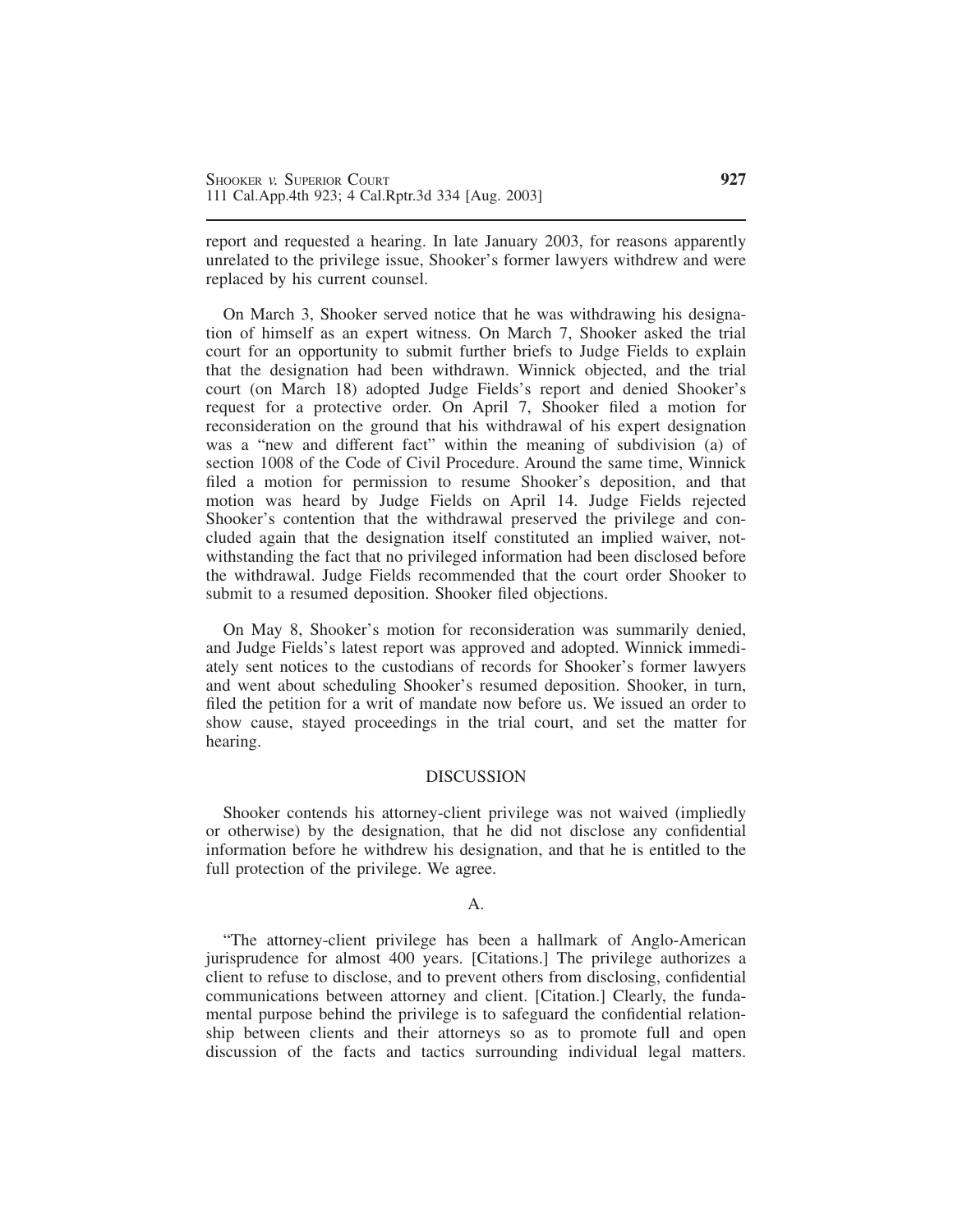[Citation.] In other words, the public policy fostered by the privilege seeks to insure 'the right of every person to freely and fully confer and confide in one having knowledge of the law, and skilled in its practice, in order that the former may have adequate advice and a proper defense.' [Citation.]" (*Mitchell v. Superior Court* (1984) 37 Cal.3d 591, 599 [208 Cal.Rptr. 886, 691 P.2d 642]; see also *Southern Cal. Gas. Co. v. Public Utilities Com.* (1990) 50 Cal.3d 31, 37 [265 Cal.Rptr. 801, 784 P.2d 1373].)

**(2)** The privilege may be lost by an express or implied waiver. Subdivision (a) of section 912 of the Evidence Code provides that "the right of any person to claim [the attorney-client privilege] is waived with respect to a communication protected by the privilege if any holder of the privilege, without coercion, has disclosed a significant part of the communication or has consented to disclosure made by anyone. Consent to disclosure is manifested by any statement or other conduct of the holder of the privilege indicating consent to the disclosure …." (*Roberts v. Superior Court* (1973) 9 Cal.3d 330, 343 [107 Cal.Rptr. 309, 508 P.2d 309] [the waiver of a privilege must be a voluntary and knowing act done with sufficient awareness of the relevant circumstances and likely consequences].)

B.

**(3)** The act of designating any expert trial witness (party or nonparty) is conditional, not absolute. (*County of Los Angeles v. Superior Court* (1990) 222 Cal.App.3d 647, 657 [271 Cal.Rptr. 698] [a party may, "for tactical reasons" and in its *own* interest, withdraw a previously designated expert not yet deposed]; *Sanders v. Superior Court* (1973) 34 Cal.App.3d 270, 279 [109 Cal.Rptr. 770] [the initial status of an expert as a " ' *possible witness*' " changes character " '*when it has become known he will actually testify as a witness*,' " and the information and opinion of the expert are *discoverable when he attains the status of* "*prospective witness*"], italics added.)

In *County of Los Angeles v. Superior Court, supra,* 222 Cal.App.3d 647, a medical malpractice action, the County designated a pathologist as one of its experts but withdrew the designation before the doctor was deposed. When the plaintiff then designated the pathologist, the County moved to disqualify the plaintiff's lawyer and for other relief, claiming the doctor was still its consultant, that his opinions were the County's work product and that the doctor had disclosed privileged information to the plaintiff's lawyer. (*Id.* at pp. 650–651.) In that context, the court held that "*once it appears reasonably certain that the consultant-expert* '*will give his … professional opinion as a witness on a material matter* in dispute,' the attorney's work product privilege terminates and the expert's knowledge and opinions are subject to discovery and disclosure." (*Id.* at pp. 654–655, italics added.) The court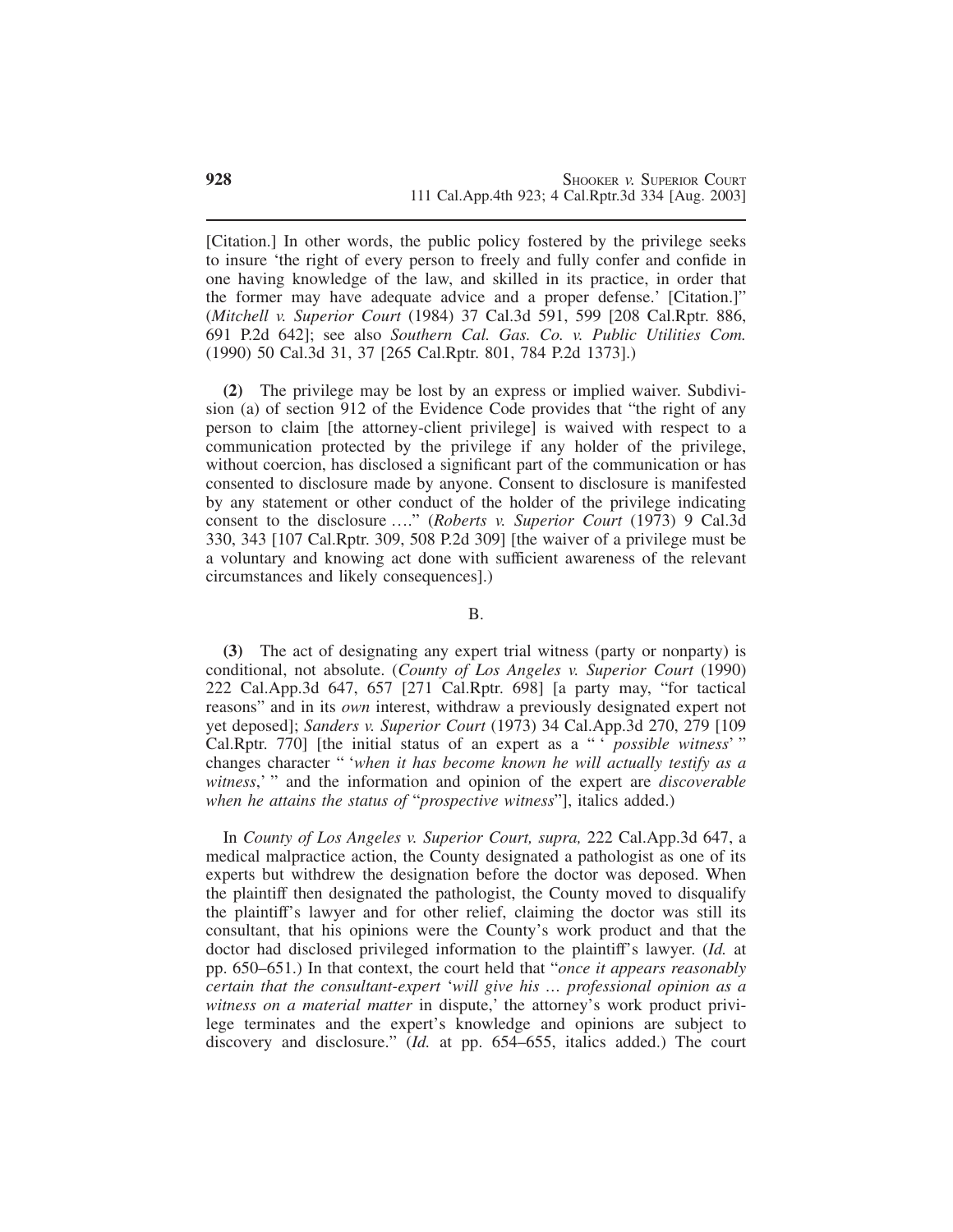granted the requested relief. (*Id.* at p. 658; see also *Squealer Feeds v. Pickering* (Iowa 1995) 530 N.W.2d 678, 685 [relying on *County of Los Angeles* and holding that "withdrawal of the expert witness designation prior to the disclosure of any confidential communications would … constitute a withdrawal of the implied waiver" and "would reestablish the attorney-client privilege if no express waiver has yet occurred"].)

There is only one other relevant case, *National Steel Products Co. v. Superior Court* (1985) 164 Cal.App.3d 476 [210 Cal.Rptr. 535], an action against a steel manufacturer alleging that it had negligently designed a building. The plaintiff wanted to discover an engineering report prepared by the manufacturer's expert trial witness for a New York case arising out of the construction of a similar building, and the trial court permitted the discovery. In response to the plaintiff's contention that the privilege was waived "by identifying the expert as a witness" (*id.* at p. 484), the court had this to say: " 'If the client calls his attorney as a witness to testify to matters that the attorney could only have learned through the attorney-client relationship, he waives the privilege ….' [Citations.] It follows that the same waiver exists when an *agent* of the attorney is to testify to matters that he could only have learned because of the attorney-client relationship. This is essentially the holding of *Sanders* v. *Superior Court*[*, supra,*] 34 Cal.App.3d 270, 280 [109 Cal.Rptr. 770] …, wherein it was held that the confidential nature of the communication is gone *once it is determined that the expert is to be a witness* —the client having impliedly, if not actually, consented to the disclosure of the information given to the attorney by way of the expert. (See Evid. Code, § 912, subd. (a).)

"Just prior to its holding regarding waiver of the attorney-client privilege, and after a discussion of the work-product privilege, *Sanders* v. *Superior Court, supra*, 34 Cal.App.3d at page 279, held that *if the party elects to '… call the expert as a witness* … the opposing party shall be granted a reasonable time thereafter within which to conduct appropriate additional discovery directed at securing the desired information.' That this language is not later qualified indicates that it is applicable to both the work product and attorney-client privileges. [¶] … [¶]

"Accordingly, we hold here applicable the conclusion of *Sanders* that '… the information and opinion of an expert respecting the subject matter about which he is a *prospective witness* are subjects of discovery by interrogation or deposition procedures and, if submitted in a report confined thereto, by production of such a report.' (*Sanders* v. *Superior Court, supra*, 34 Cal.App.3d at p. 279.) … [¶] In addition, because the expert's *prospective testimony* will necessarily disclose a 'significant part' of the privileged communication to the expert, the privilege is waived with respect to all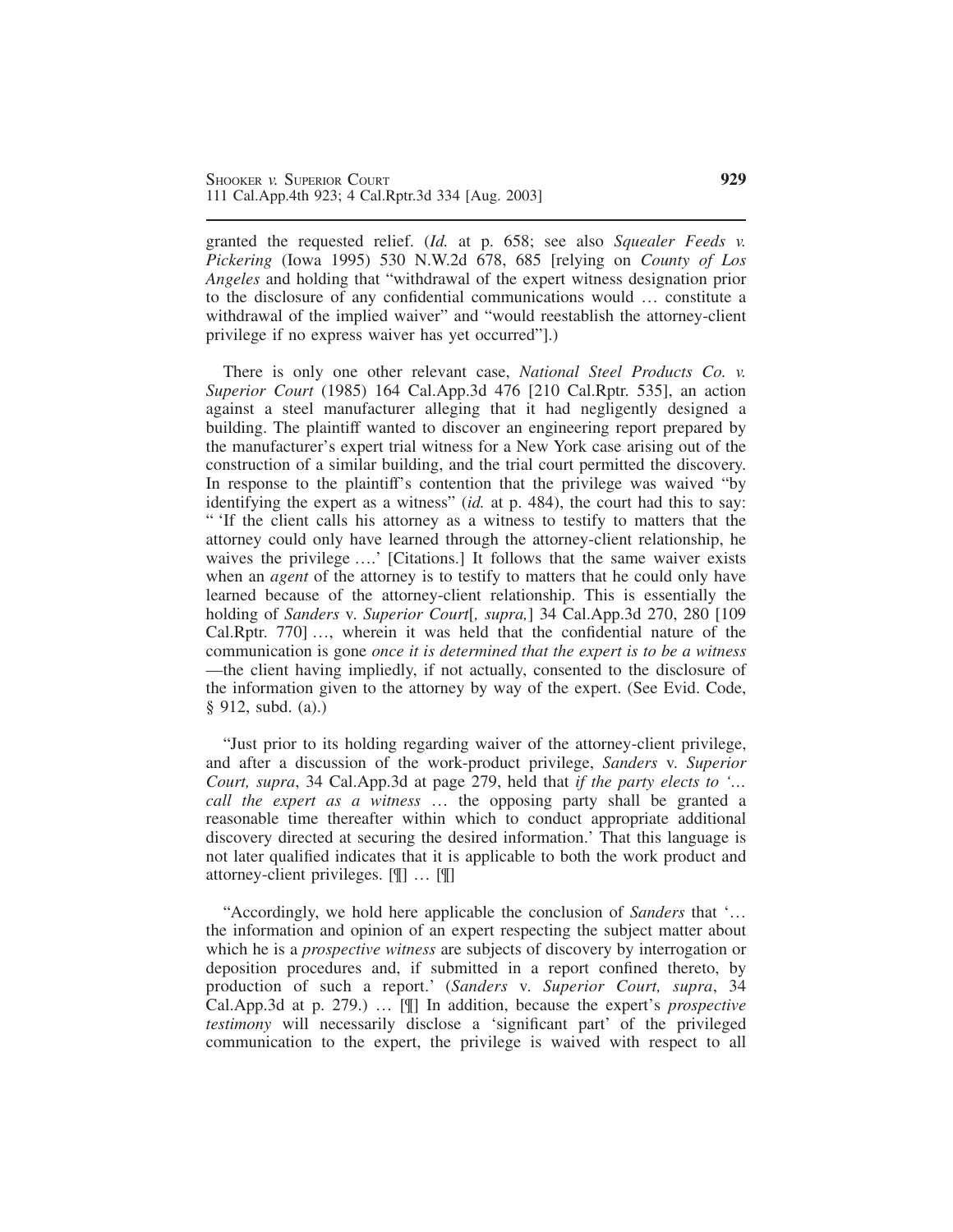communications to that expert. (Evid. Code, § 912, subd. (a).)" (*National Steel Products Co. v. Superior Court, supra,* 164 Cal.App.3d at pp. 484–485, italics added, fn. omitted; see also *Shadow Traffıc Network v. Superior Court* (1994) 24 Cal.App.4th 1067, 1079 [29 Cal.Rptr.2d 693].)

C.

**(4)** The rule we deduce from the cases is this: The designation of a party as an expert trial witness is not in itself an implied waiver of the party's attorney-client privilege because his initial status is that of a possible expert witness. If the designation is withdrawn before the party discloses a significant part of a privileged communication (as in this case), or before it is known with reasonable certainty that the party will actually testify as an expert, the privilege is secure; if the party provides privileged documents or testifies as an expert (such as by stating his opinion in a declaration or at a deposition) the privilege is waived. (*Sanders v. Superior Court, supra*, 34 Cal.App.3d 270, 279; *County of Los Angeles v. Superior Court, supra,* 222 Cal.App.3d at pp. 654–655; *Tennenbaum v. Deloitte & Touche* (9th Cir. 1996) 77 F.3d 337, 341 [in determining whether the privilege has been waived, the "triggering event is disclosure, not a promise to disclose"]; *Lohman v. Superior Court* (1978) 81 Cal.App.3d 90, 95 [146 Cal.Rptr. 171] ["the intent to disclose does not operate as a waiver, waiver comes into play after a disclosure has been made"].)

As we have shown, in each case in which discovery was allowed, the expert had advanced from his initial role as a *possible* trial witness to the role of *prospective* trial witness, and no effort had been made by the proponent to withdraw the designation of that expert as a trial witness—even after the privilege issue was raised. **(5)** In this case, Shooker—a party who designated himself as an expert—appeared for his deposition but recognized the privilege issue before he did anything more than identify his charts and the previously disclosed documents he had brought with him, and no confidential information was disclosed, let alone a significant part of a confidential communication. (*Maas v. Municipal Court* (1986) 175 Cal.App.3d 601, 606 [221 Cal.Rptr. 245] [a client does not waive the attorney-client privilege simply by testifying to facts which might have been discussed in confidential conversations with his lawyer].)<sup>3</sup> On the facts of this case, Shooker is entitled to the relief he seeks.

<sup>&</sup>lt;sup>3</sup> Our conclusion that there was no disclosure makes it unnecessary to consider any issues about the scope of a waiver when disclosure occurs. (See Wegner et al., Cal. Practice Guide: Civil Trials and Evidence (The Rutter Group 2000) ¶ 8:1907 et seq., p. 8E-14.)